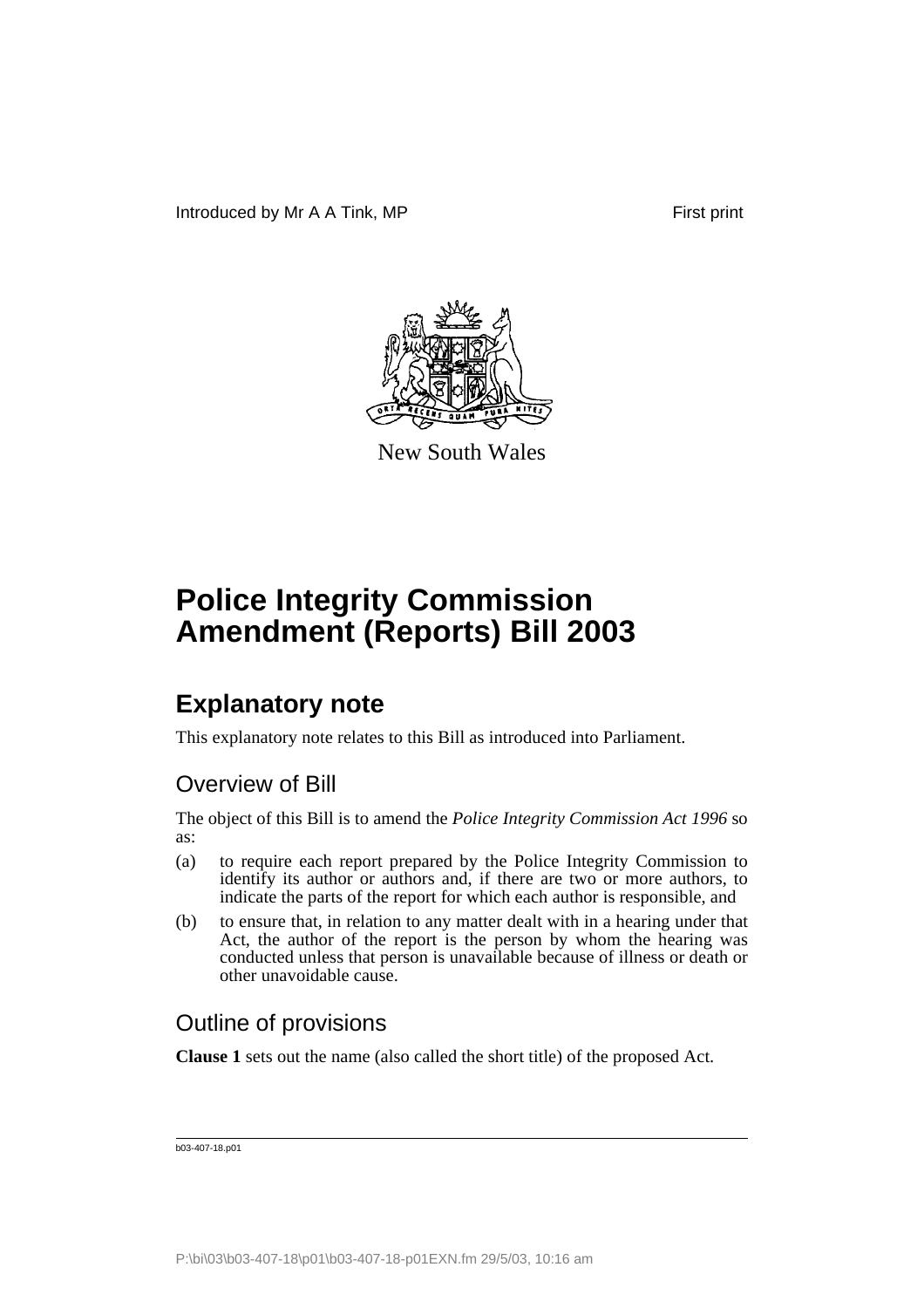Police Integrity Commission Amendment (Reports) Bill 2003

Explanatory note

**Clause 2** provides for the commencement of the proposed Act on the date of assent.

**Clause 3** is a formal provision that gives effect to the amendment to the *Police Integrity Commission Act 1996* set out in Schedule 1.

**Schedule 1** inserts a new section 100A into the *Police Integrity Commission Act 1996* so as to give effect to the object referred to above.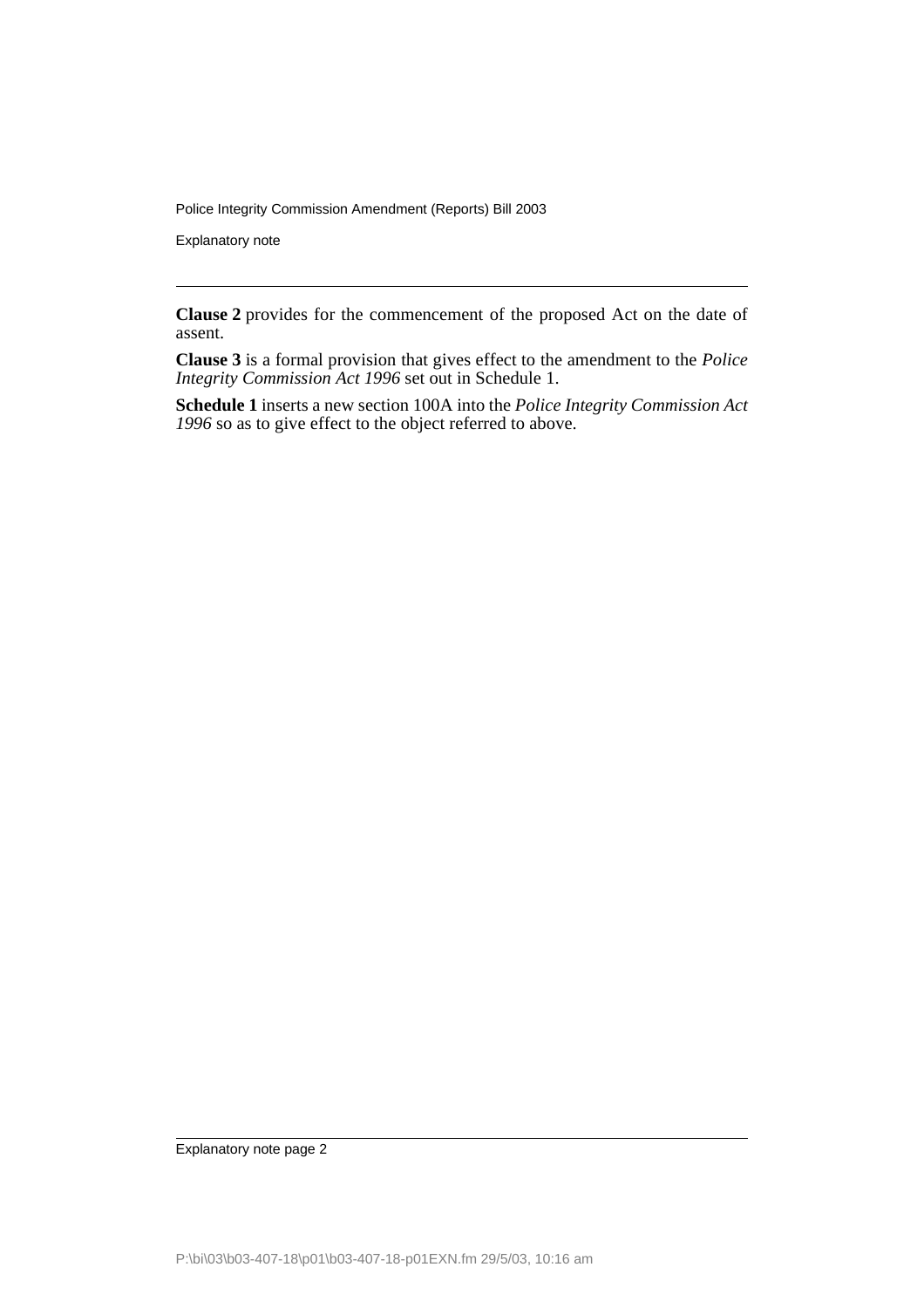Introduced by Mr A A Tink, MP First print



New South Wales

# **Police Integrity Commission Amendment (Reports) Bill 2003**

## **Contents**

|            |                                                         | Page           |
|------------|---------------------------------------------------------|----------------|
|            | Name of Act                                             |                |
|            | Commencement                                            |                |
|            | Amendment of Police Integrity Commission Act 1996 No 28 | $\overline{2}$ |
| Schedule 1 | Amendment of Police Integrity Commission Act 1996       | 3              |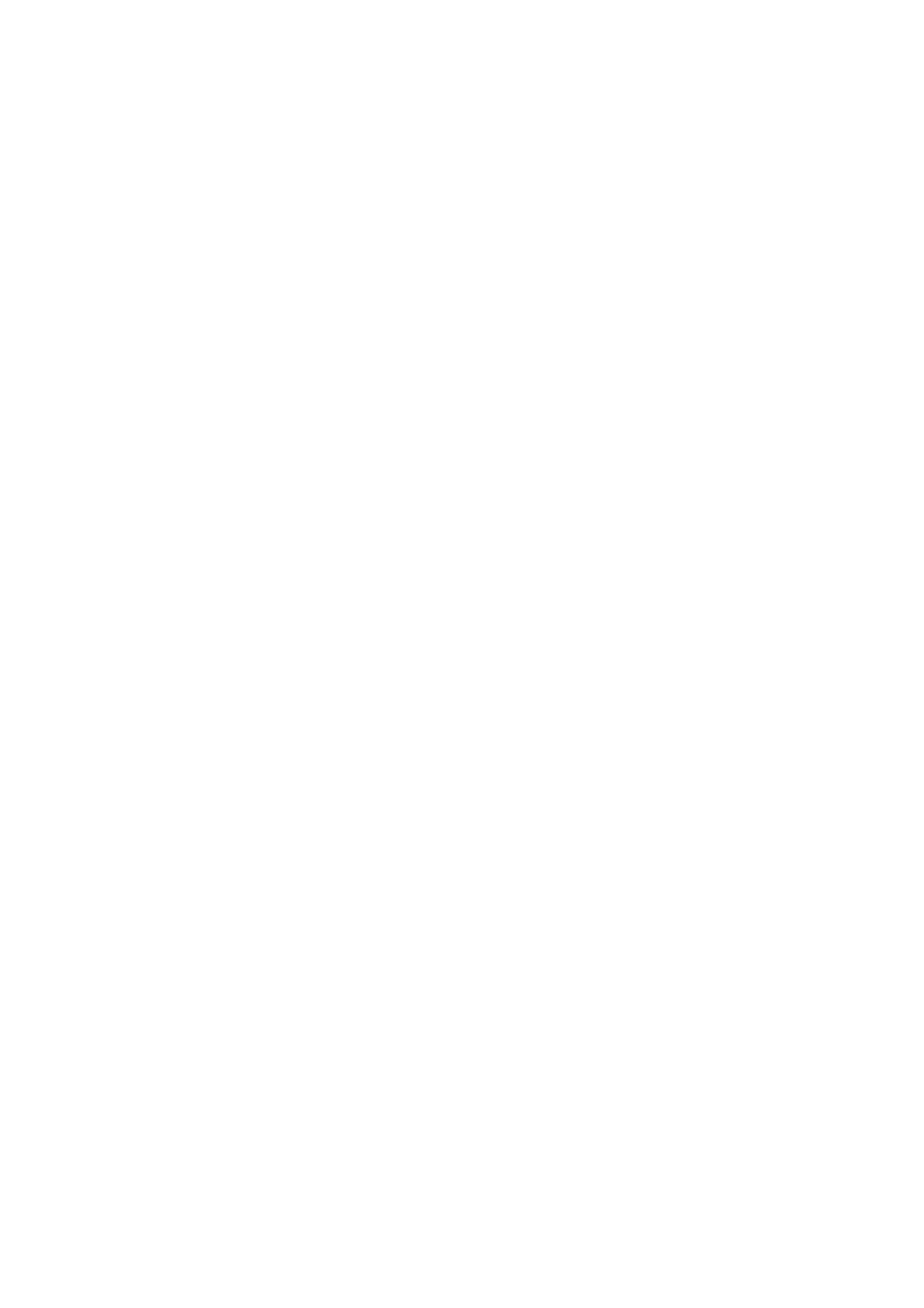

New South Wales

# **Police Integrity Commission Amendment (Reports) Bill 2003**

No , 2003

#### **A Bill for**

An Act to amend the *Police Integrity Commission Act 1996* with respect to the authorship of reports prepared by the Police Integrity Commission.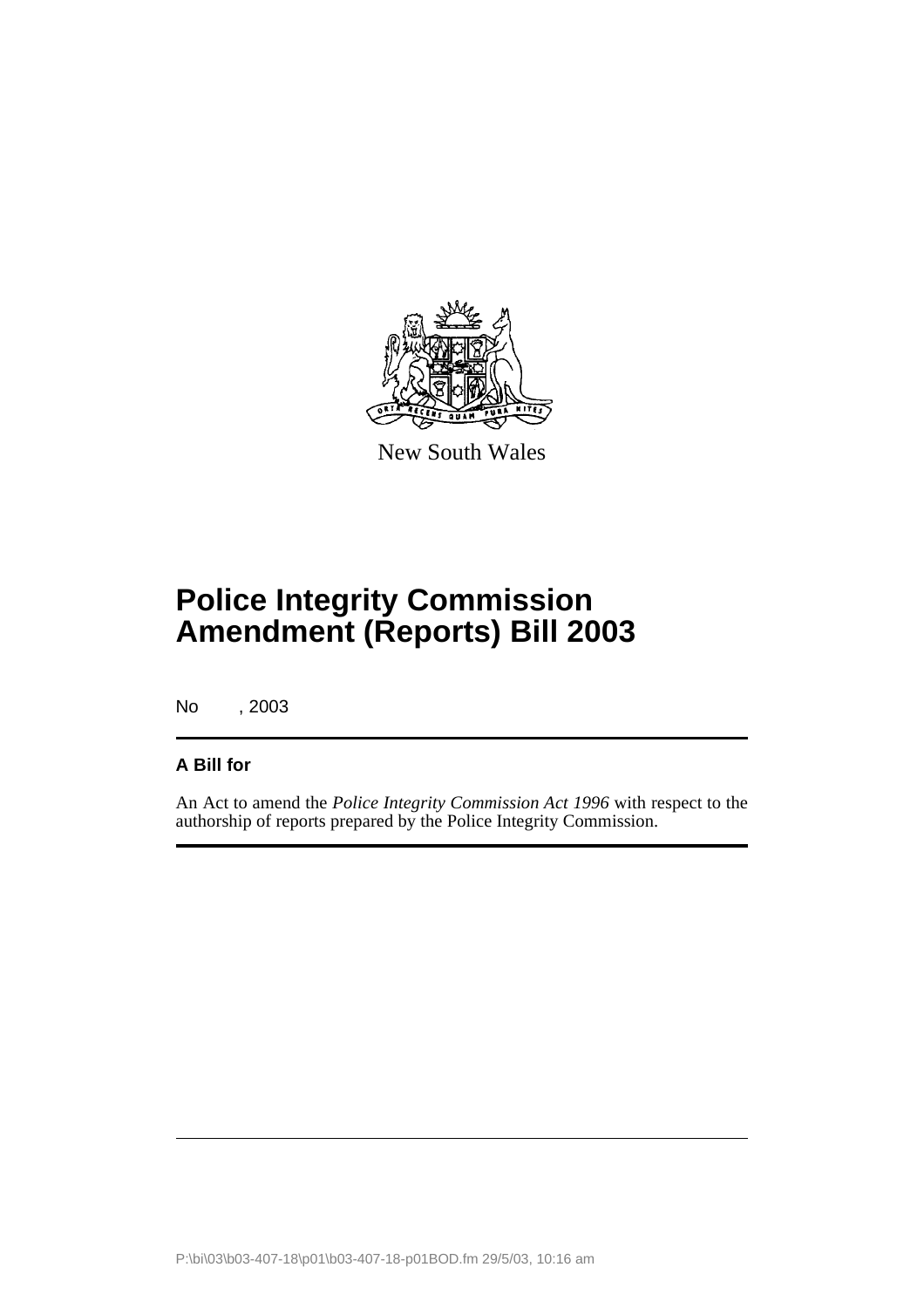<span id="page-5-2"></span><span id="page-5-1"></span><span id="page-5-0"></span>

| The Legislature of New South Wales enacts: |                                                                                              |                     |
|--------------------------------------------|----------------------------------------------------------------------------------------------|---------------------|
| 1                                          | Name of Act                                                                                  | 2                   |
|                                            | This Act is the <i>Police Integrity Commission Amendment</i> ( <i>Reports</i> )<br>Act 2003. | 3<br>$\overline{4}$ |
| 2                                          | <b>Commencement</b>                                                                          | 5                   |
|                                            | This Act commences on the date of assent.                                                    | 6                   |
| 3                                          | <b>Amendment of Police Integrity Commission Act 1996 No 28</b>                               | 7                   |
|                                            | The <i>Police Integrity Commission Act 1996</i> is amended as set out in<br>Schedule 1.      | 8<br>9              |